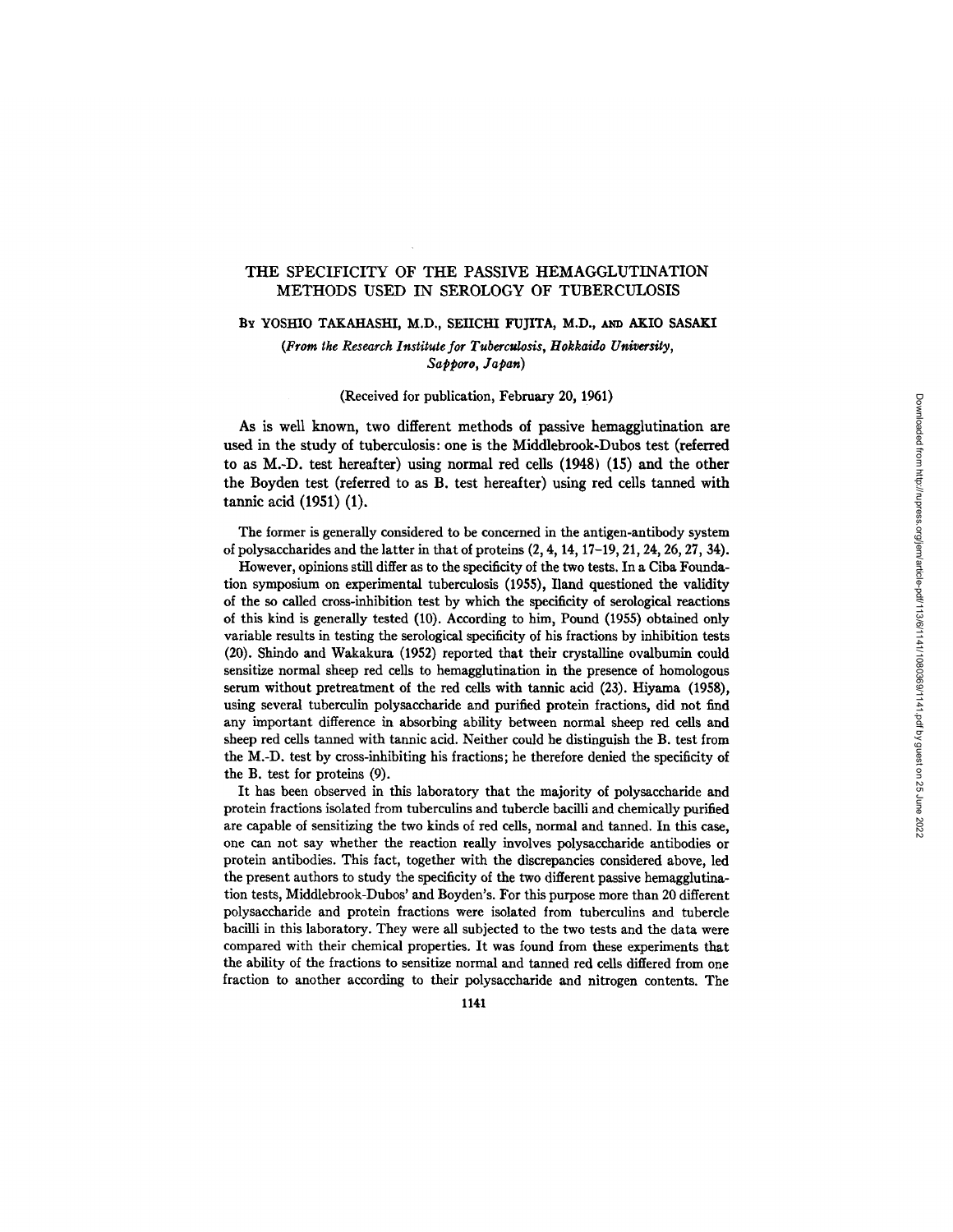polysaccharide fractions of which the nitrogen content was less than 1 per cent sensitized only normal red cells, while the protein fractions containing less than 1 per cent of polysaccharide sensitized only tanned red cells. Polysaccharide fractions containing more than 1 per cent of nitrogen and protein fractions containing more than 1 per cent of polysaccharide were found to be of dual character, being capable of sensitizing both normal and tanned red cells. Depending on the method of isolation, some fractions were found to be lacking, in hemosensitizing ability, regardless of their nitrogen or polysaccharide contents. These were fractions extracted with NaOH or purified with active carbon powder and protein fractions precipitated from tuberculins at pH 2.2.

Recently, Takahashi (1958) and his collaborators have found that the phosphatide of the tubercle bacillus so far considered to be lacking in hemosensitizing ability (see review by Gernez-Rieux, 5) is capable of sensitizing normal sheep red cells to give hemagglutination reactions in the presence of tuberculous serum, and that the antigenantibody system participating in the phosphatide hemagglutination is another one completely distinct from that participating in the polysaccharide hemagglutination  $(28-32)$ .

These findings suggest that there exist in tuberculous serum three different kinds of antibodies: antipr0tein, antipolysaccharide, and antiphosphatide. Efforts were therefore made further to separate the respective antibodies by the use of the antibody-absorption technique. By using absorbed antisera, the specificity of the three different passive hemagglutination tests was established. An abstract of the present study has already been reported (33).

### *Materials and Methods*

*1. Antigens.--Somafic* protein fractions were extracted from defatted tubercle bacilli with 10 per cent urea solution. The extraction was done at room temperature for 4 to 5 consecutive days under constant agitation by means of a magnetic stirrer. Mter the bacilli were centrifuged off, the supernatant urea solutions were dialysed against running tap water for 2 consecutive days. Proteins were precipitated from the dialysed solutions by addition of a sufficient amount of 10 per cent trichloroacetic acid. The precipitates were collected by centrifugation, vacuumdried, and purified by repeating solution in 0.1  $\times$  NaOH solution and precipitation with diluted hydrochloric acid. They were finally collected by centrifugation, vacuum-dried, and stored at room temperature.

Somatic polysaccharide fractions were precipitated with five volumes of methanol from the deproteinized supemates previously dialysed against running tap water for 2 consecutive days and condensed to about  $\frac{1}{10}$  volume in vacuo. The precipitates were collected by centrifugation and vacuum-dried. They were then purified by repeating solution in water, prccipitation with methanol, and vacuum-drying. Some of them were further purified by treatment with active carbon powder. They were stored at room temperature. Some of the somatic polysaccharide fractions used were isolated from materials extracted with N NaOH solution and previously deproteinized with trichloroacetic acid. The procedure for isolation was the same as that for the extraction with urea.

Tuberculoproteins were precipitated at pH 4.2 and 2.2 from Seitz-filtered Sauton culture filtrates condensed to about  $\frac{1}{10}$  volume by addition of an adequate amount of diluted hydro-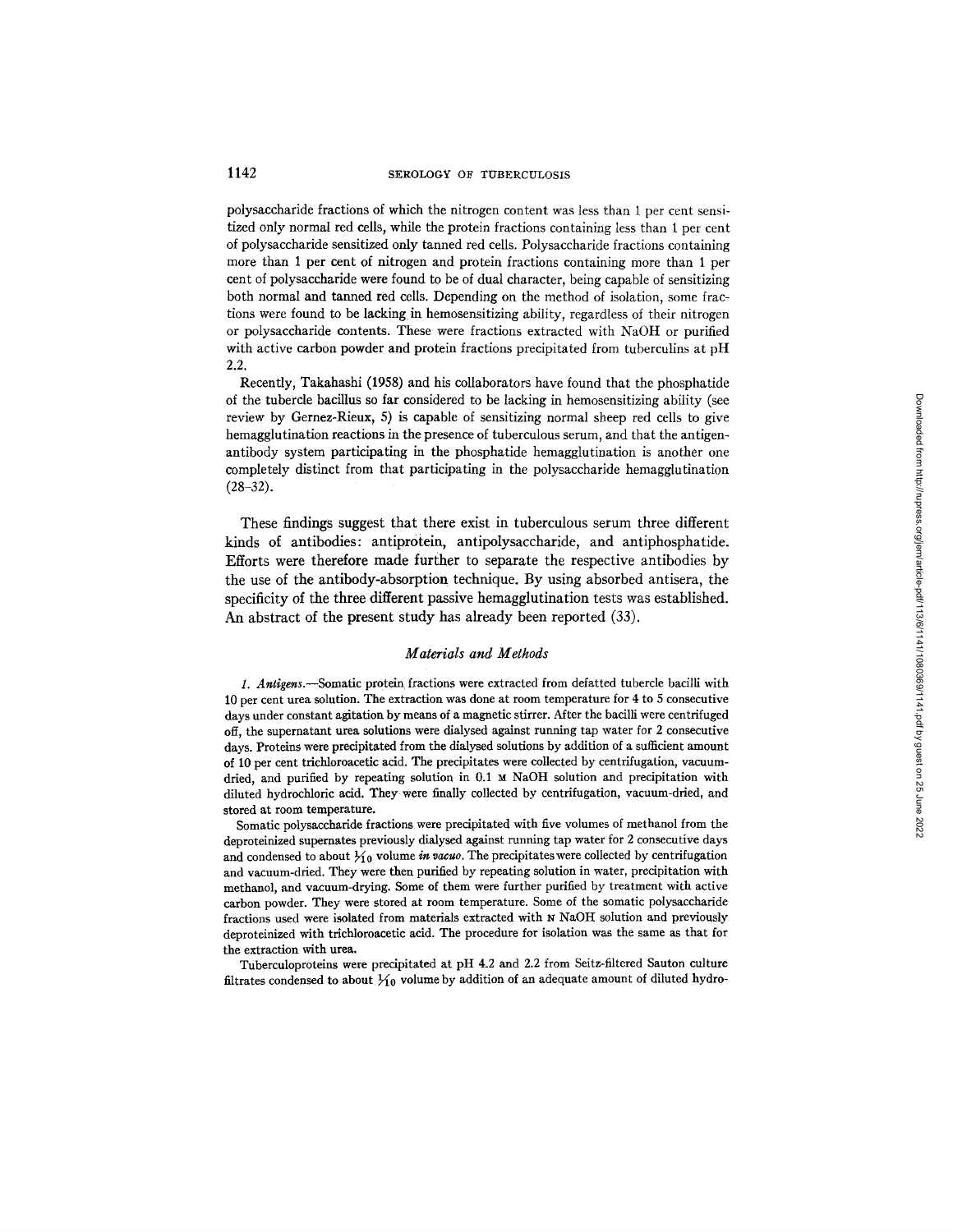| Antigen         | Properties     | N        | Ps       | M.-D.    | B.       | Precipitin test |
|-----------------|----------------|----------|----------|----------|----------|-----------------|
|                 |                | per cent | per cent |          |          |                 |
| Polysaccharides | SI             | 1.17     | 40       | 1280*    | 80       |                 |
|                 | <b>SII</b>     | 0.72     | 60       | 2560     | 0        | 10,000‡         |
|                 | <b>SIII</b>    | 0.16     | 81       | 1280     | $\bf{0}$ | 5,000           |
|                 | S1             | 0.02     | 68       | 0        | 0        | 100,000         |
|                 | S <sub>6</sub> | 2.27     | 21       | $\Omega$ | $\bf{0}$ | 100,000         |
| Proteins        | RXI            | 11.7     | 12.1     | 640      | 640      | 10,000          |
|                 | R1             | 8.7      | 4.2      | 1280     | 2560     | 10,000          |
|                 | PPD-S          | 13.6     | 3.2      | 80       | 320      | 10,000          |
|                 | R <sub>6</sub> | 11.5     | 2.0      | 20       | 640      | 5,000           |
|                 | RIX            | 11.9     | 0.6      | 0        | 1280     | 0               |
|                 | R7             | 10.7     | 1.6      | $\bf{0}$ | 0        | 1,000           |

TABLE I *Chemical and Serdogical Properties of Antigens* 

N, nitrogen (Micro-Kjeldahl).

Ps, polysaccharide measured as glucose (anthrone).

M.-D., Middlebrook-Dubos test.

B., Boyden test.

\* Reciprocals of antibody titers.

 $\ddagger$  Reciprocals of antigen titers to eightfold antiserum (ring method).

chloric acid. They were likewise purified by repeated solution in 0.1  $\mu$  NaOH solution and precipitation at pH 4.2 and 2.2 with hydrochloric acid. Some of them were further purified by dissolution in 90 per cent phenol and precipitation with five Volumes of methanol. This was done to eliminate impurities of polysaccharine nature. They were finally centrifuged, vacuumdried, and stored at room temperature.

The pbosphatide fractions were isolated with methanol from tubercle bacilli previously extracted with cold acetone for 3 consecutive weeks in a percolating apparatus devised by Macheboeuf and Fethke (12). The methanol extraction was done at room temperature for 5 consecutive days in an Erlenmyer flask and under constant agitation by means of a magnetic stirrer. The methanol extracts, after having been Seitz-filtered, were evaporated to dryness The yellowish materials were then treated with boiling acetone to eliminate hot acetone-soluble fats. The residues were dissolved in chloroform and Seitz-filtered. Acetone was added to the yellowish limpid chloroform solution to give a yellowish white smooth precipitate which was collected by centrifugation and vacuum-dried. The purification was done by repeated solutions in chloroform and precipitation with acetone. The final precipitates were collected by centrifugation, vacuum-dried, and stored at  $-30^{\circ}$ C.

Of the more than 20 fractions tested, several were found to be serologically of almost identical value. For this reason, description will be made in the present paper of the representative 11 fractions of which the analytical data are presented in Table I, except for the phosphatide fraction  $(Pd. ha)^1$  of which the data are shown in the text. The sources and symbols of the fractions are as follows:

<sup>&</sup>lt;sup>1</sup> Pd. ha, phosphatide fraction.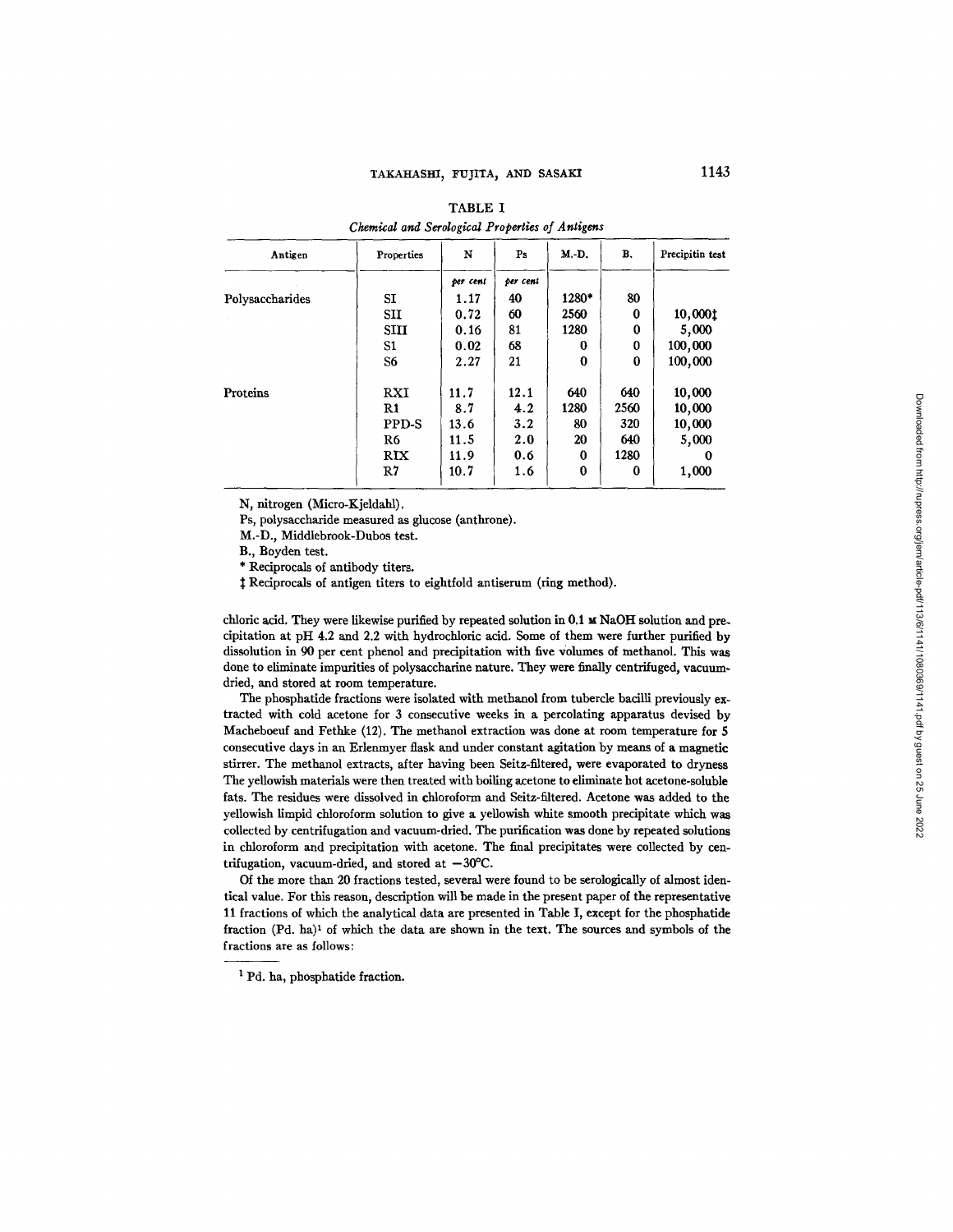# 1144 SEROLOGY OF TUBERCULOSIS

 $Polysaccharide$  fractions:

- **SI:** extracted with urea from heat-killed and defatted bacilli of the strain H37Rv cultivated on glycerol broth.
- **SII:** extracted with urea from heat-killed but non-defatted bacilli of the same strain cultivated on the same medium.
- **SIII:** extracted with urea from acetone-killed bacilli of the same strain cultivated on the Sauton medium.
- \$1: extracted with urea from acetone-killed bacilli of the strain Nakano, human type, and purified with active carbon powder.
- \$6: extracted with N NaOH solution from acetone-killed mixed bacilli of the strains H37Rv and Nakano cultivated on Sauton medium. Purified with active carbon powder.

*Protein fractions:* 

- RXI: extracted with urea from defatted bacilli of the strain H37Rv on Sauton medium.
- R1: extracted with urea from defatted bacilli of the strain Nakano on the same medium.
- PPD-S: manufactured in the National Institute for Preventive Hygiene, Tokyo. Lot 15.
- R6: tuberculoprotein of BCG, precipitated at pH 4.2.
- **RIX:** tuberculoprotein of BCG, precipitated at pH 4.2 (another batch), and purified with 90 per cent phenol.
- R7: tuberculoprotein of BCG, precipitated at pH 2.2.

### *Phosphatide fraction:*

Pd. ha: extracted from acetone-killed mixed bacilli of the strains H37Rv and Aoyama B, human type, cultivated on Sauton medium. Nitrogen, 0.3 per cent, polysaccharide (anthrone), 16.9 per cent, and phosphorus, 2.8 per cent.

*g. Antiserum.--Rabbits,* weighing from 2 to 3 kg., received at weekly intervals 3 subcutaneous injections of 1 mg, of heat-killed bacilli of the strain H37Rv, suspended in paraffin oil. 3 weeks after the last injection, the animals were bled and the sera were collected, Seitz-filtered, and stored at 4°C.

*3. Kaolin Suspension.--In* the present study, antigen-sensitized kaolin particles were used with success for absorbing antisera. The method of preparing kaolin suspensions is briefly as follows: Officinal kaolin powder<sup>2</sup> is taken in a crucible which is red-heated on a coal gas burner for about 2 hours *(ca.* 800°C.). The powder, after cooling, is then poured into an agate or glass mortar and pulverized as fine as possible. 2 gm. of the pulverized kaolin is taken into a glass test tube,  $15 \times 150$  mm., to which is added about 10 cm. water. The tube is then shaken vigorously by hand and left to stand overnight at room temperature. The supernate is decanted into another tube or flask. From this supernate 1 mg./ml, kaolin suspension is prepared, distributed by 5 ml. amounts in glass ampoules, sterilized at 100°C for 15 minutes, and stored at room temperature.

4. Sheep Red Cells.---One volume of Alsver's solution as recommended by Boyden (1) was added to one volume of defibrinised sheep blood. It was stored at 4°C. For preparing the red cell suspensions, aiiquots of the stored blood were filtered through cotton wool and centrifuged for 10 minutes at  $2,000$  R.P.M. After the supernate was removed, the sedimented red cells were washed 3 times with phosphate-buffered saline at pH 7.2. Blood was used within 3 to 20 days after stored.

*5. Serological Tests.--* 

(a) Middlebrook-Dubos' test: For preparing the antigen-sensitized red cell suspensions,  $\frac{1}{40}$ volume of packed red cells was added to one volume of 0.5 mg./ml, antigen saline solution taken in a flask. The suspension was incubated at 37°C. for 2 hours, during which the flask was shaken every 30 minutes. Then, the sensitized red cells were collected by centrifugation,

<sup>&</sup>lt;sup>2</sup> Care must be taken to select a sample of kaolin powder having the proper absorbing power.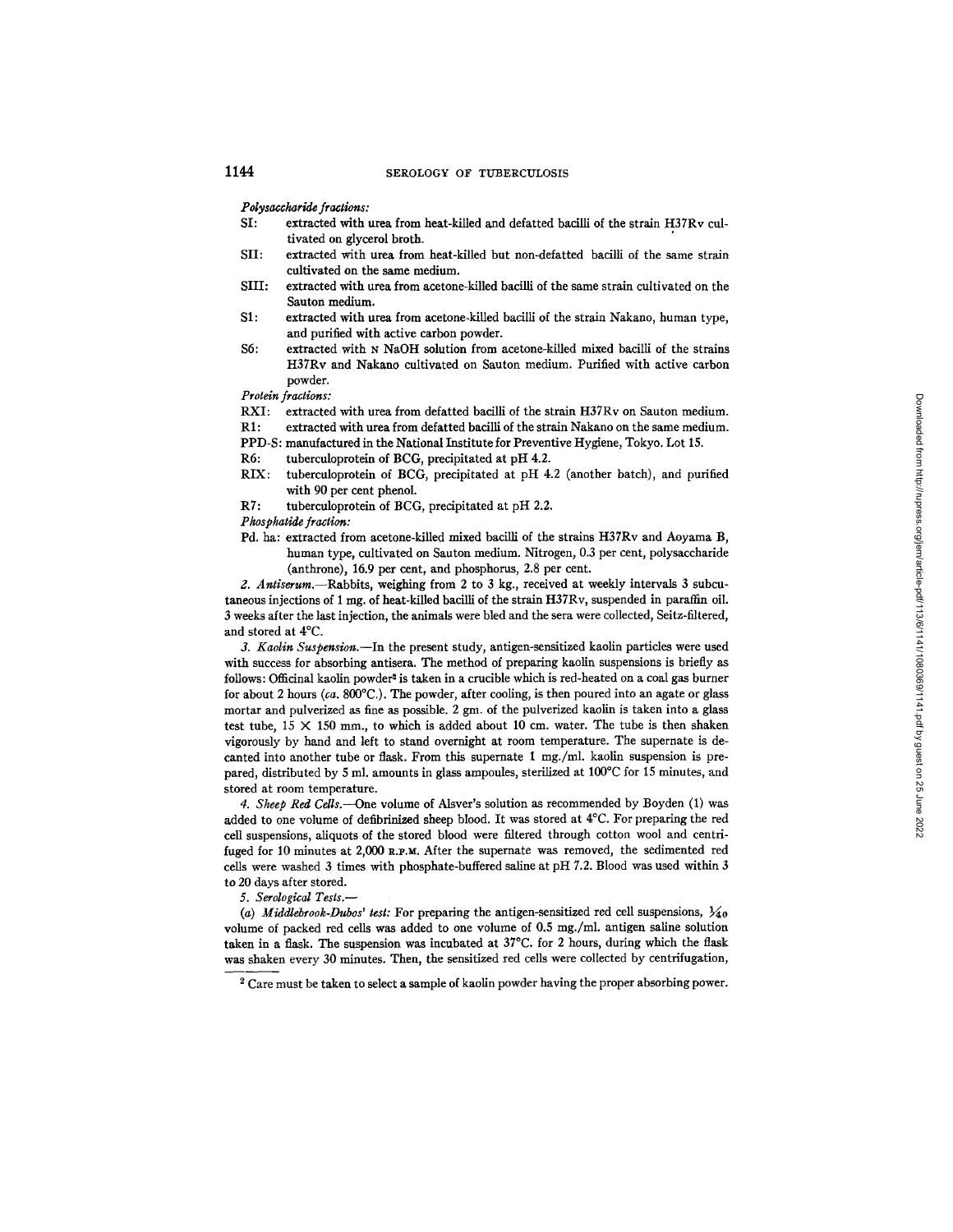washed 3 times with buffered saline at pH 7.2, and finally resuspended in buffered saline to 2.5 per cent. Serial twofold dilutions of sera to be tested, inactivated at 56°C. for 30 minutes, were made with buffered saline in rows of test tubes,  $10 \times 100$  mm., in an amount of 0.5 ml. each and to each, 0.05 ml. of the suspension of sensitized red cells was added. The tubes were incubated at 37°C. for 2 hours. They were shaken every 30 minutes. Readings were made after the tubes were left to stand at room temperature for about 16 hours. The reactions were graded as  $+++$ ,  $++$ ,  $+$ ,  $+$ ,  $\pm$ , and  $-$ , according to the patterns of the agglutinates formed on the bottoms of the tubes.

*(b) Boyden's test:* One volume of a 20,000-fold dilution of tannic acid was added to one volume of 2.5 per cent red cell suspension in buffered saline at pH 7.2. 10 minutes after the addition of the tannic solution, the red cells were collected by centrifugation at  $1,500$  R.P.M. for 3 minutes and washed once with buffered saline at pH 6.4. 200 volumes of 0.03 mg./ml. antigen saline solution at pH 6.4 was then added to the tanned red cells. After 10 minutes at room temperature, the red cells were collected by centrifugation and washed once with buffered saline at pH 7.2 to which normal rabbit serum (NRS) was added to a concentration of 0.4 per cent. Finally, the antigen-sensitized red cells were resuspended in NRS-saline to 2.5 per cent. Serial twofold dilutions of sera to be tested, inactivated at 56°C. for 30 minutes, were made in 0.5 ml. amounts with buffered saline at pH 7.2 to which NRS was added to a concentration of 1 per cent. The further procedure was the same as in the case of the Middlebrook-Dubos test, except that readings were made after the reaction tubes had been left at room temperature for 3 hours.

*(c) Phosphatide hemagglutination reaction:* For preparing 0.5 mg./ml, phosphatide saline emulsion to sensitize red cells, one volume of 2 mg./ml, phosphatide methanol solution was added dropwise to four volumes of saline in a beaker and under constant agitation by means of a magnetic stirrer. The beaker was then brought to about 40°C. and the methanol was evaporated by aeration with an electric fan. The emulsion was adjusted with water to the original volume of the saline and used as the sensitizing antigen. The details of the method of the phosphatide hemaggiutination reaction have been reported in previous papers (30, 31).

 $6.$  *Absorption of Antibodies.*-

*(a) Procedure witk antigen-sensitized red cells:* For absorbing polysaccharide antibodies, one volume of antigen-sensitized sheep red cell suspension, which was made by adding one volume of washed and packed red ceils to 20 volumes of 0.5 mg./ml, antigen solution, was added to the same volume of sera to be absorbed, previously inactivated at 56°C. for 30 minutes. The red cell-serum mixture was incubated at 37°C. for 30 minutes, then cooled to 4°C. for 30 minutes, and centrifuged at 2,000 R.P.M. for 5 minutes. An equal volume of the sensitized red cell suspension was again added to the supernate and the same procedure was repeated. Thus, the absorption procedure was repeated 3 times. Tests were performed with the final supernate adjusted to a tenfold dilution of the original serum.

For absorbing protein antibodies, use was made of tanned red cells sensitized with a protein antigen according to the Boyden method (1) : five volumes of 2.5 per cent sensitized red cell suspension was added to one volume of inactivated antiserum. The mixture was incubated at 37°C for 30 minutes, then cooled to 4°C. for 30 minutes, and centrifuged at 2,000 R.P.M. for 5 minutes. The same volume of the red cell suspension was added again to the supernate and the same procedure was repeated. The final supernate equal to a tenfold dilution of the original serum was tested.

*(b) Procedure with antigen-sensitized kaolin particles:* The absorption of polysaccharide antibodies was conducted as follows: one volume of 1 mg./ml, kaolin suspension was pipetted in a series of tubes (usually 4 to 5 tubes) containing one volume of 0.1 mg./ml. antigen solution. The tubes were shaken and incubated at 37°C. for 60 minutes, during which time the tubes were shaken by hand every 15 minutes. They were then centrifuged at  $3,000$  R.P.M, for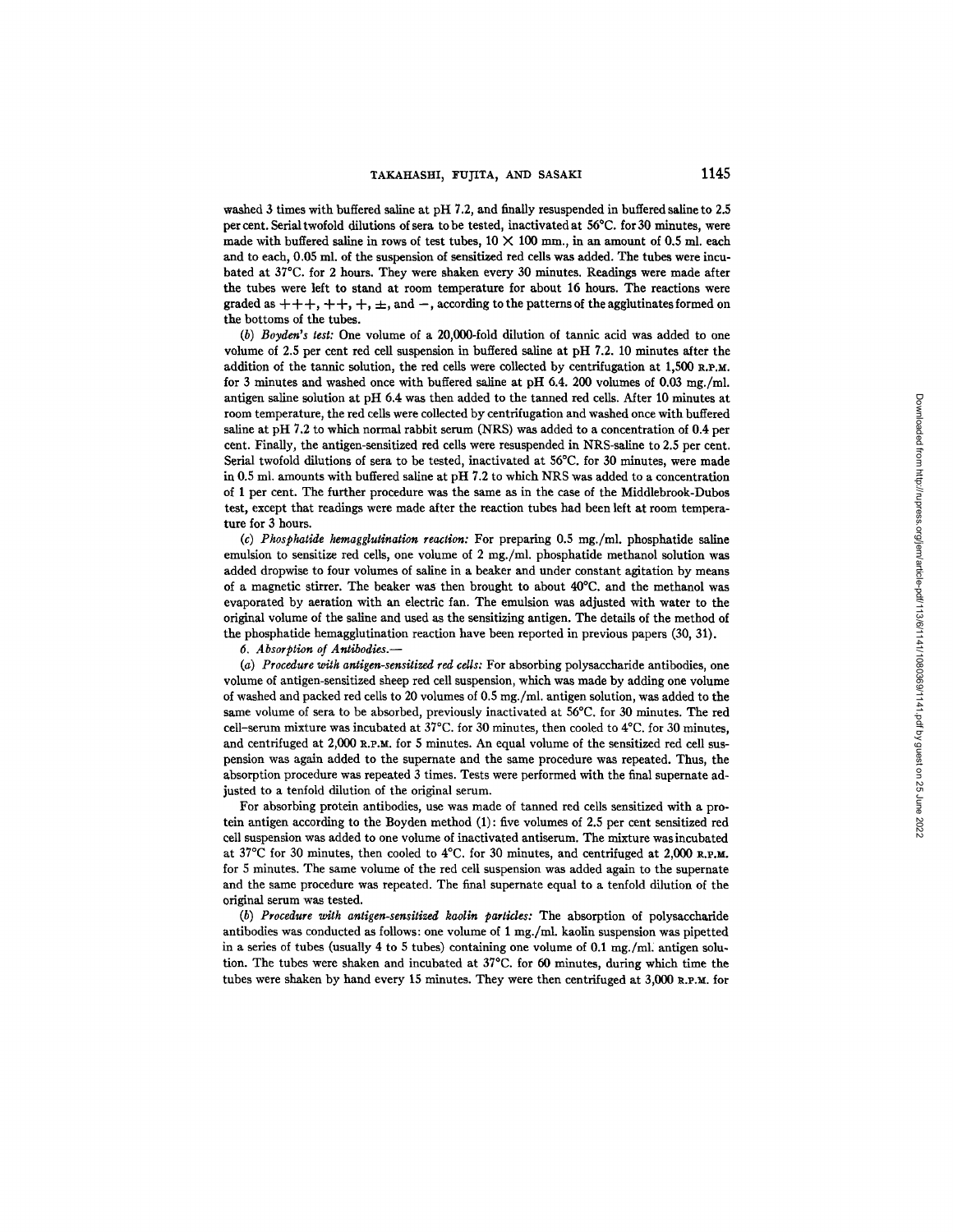# 1146 SEROLOGY OF TUBERCULOSIS

5 minutes. The supernates were decanted and the sedimented kaolin particles were washed once with buffered saline at pH 6.8 and centrifuged. The supernates were decanted and the tubes were put upside down on a sheet of filter paper in order to eliminate completely the remainder of the superuate. The inactivated antiserum to be absorbed was then added to 1 of the tubes at about 100 times the volume of the kaolin stuck on the bottom of the tube  $(e.g., 0.5 \text{ m})$ . serum to 5 mg. kaolin). The tube was then vigorously shaken and incubated at 37°C for 30 minutes. The supernate was thoroughly decanted in the next tube containing antigen-sensitized kaolin pack and the same procedure was repeated. Generally, 3 to 4 repetitions of the procedure were sufficient to eliminate polysaccharide antibodies from the serum.

The same procedure was adopted for absorbing protein and phosphatide antibodies, except that 0.03 mg./ml, antigen solution was used instead of 0.1 mg./ml, solution as for absorbing polysaccharide antibodies. 2 to 3 repetitions of absorption were generally sufficient.<sup>3</sup>

### EXPERIMENTAL RESULTS

*1. Hemosensitizing Ability and Chemical Properties of the Antigens.--The*  results obtained by the M.-D. test and the B. test, using different polysaccharide and protein antigens, are summarized in Table I, along with the nitrogen and polysaccharide contents. As may be seen in the table, the polysaccharide antigens containing less than 1 per cent of nitrogen (SII and SIII) did not sensitize for the B. test. Likewise, the protein antigens containing less than 1 per cent of polysaccharide (RIX) gave no positive reaction for the M.-D. test. It was interesting to see that the ability of the protein antigens to sensitize normal red cells (M.D. test) decreased with their polysaccharide contents, while their ability to sensitize tanned red cells (B. test) was scarcely affected. This fact suggests that, in the case of the M.-D. test, it is the polysaccharide and not the protein that sticks on to the surface of normal red cells, while in the case of the B. test it is the protein and not the polysaccharide that sticks on to the surface of tanned red cells.

Attention must be drawn to the fact that there exist antigens completely deprived of hemosensitizing ability, regardless of their nitrogen or polysaccharide contents (S1, \$6, RT), giving, however, positive precipitin reactions, as is shown in the right column of the table. This indicates that hemosensitizing ability and *in vitro* antigenicity are two distinct properties of tubercle polysaccharides and proteins.

Again, it appears from the data that protein antigens containing more than 1 per cent of polysaccharide (RXI, R1, PPD-S, R6) can be of dual character, being capable of sensitizing both normal and tanned red cells to hemagglutination.<sup>4</sup>

<sup>&</sup>lt;sup>8</sup> For the absorption procedure using antigen-coated kaolin, antigens must be as homogeneous as possible, because, in contrast to hemosensitizafion, adsorption of antigens to kaolin particles is not specific. If the kaolin particles are coated with a protein antigen of dual character as RXI or RI in Table I, they will absorb not only protein antibodies but also polysaccharide antibodies.

<sup>&</sup>lt;sup>4</sup> In a recent experiment it was confirmed that, after having been thoroughly deproteinized by the Sevag method (22), several polysaccharide antigens of dual character extracted from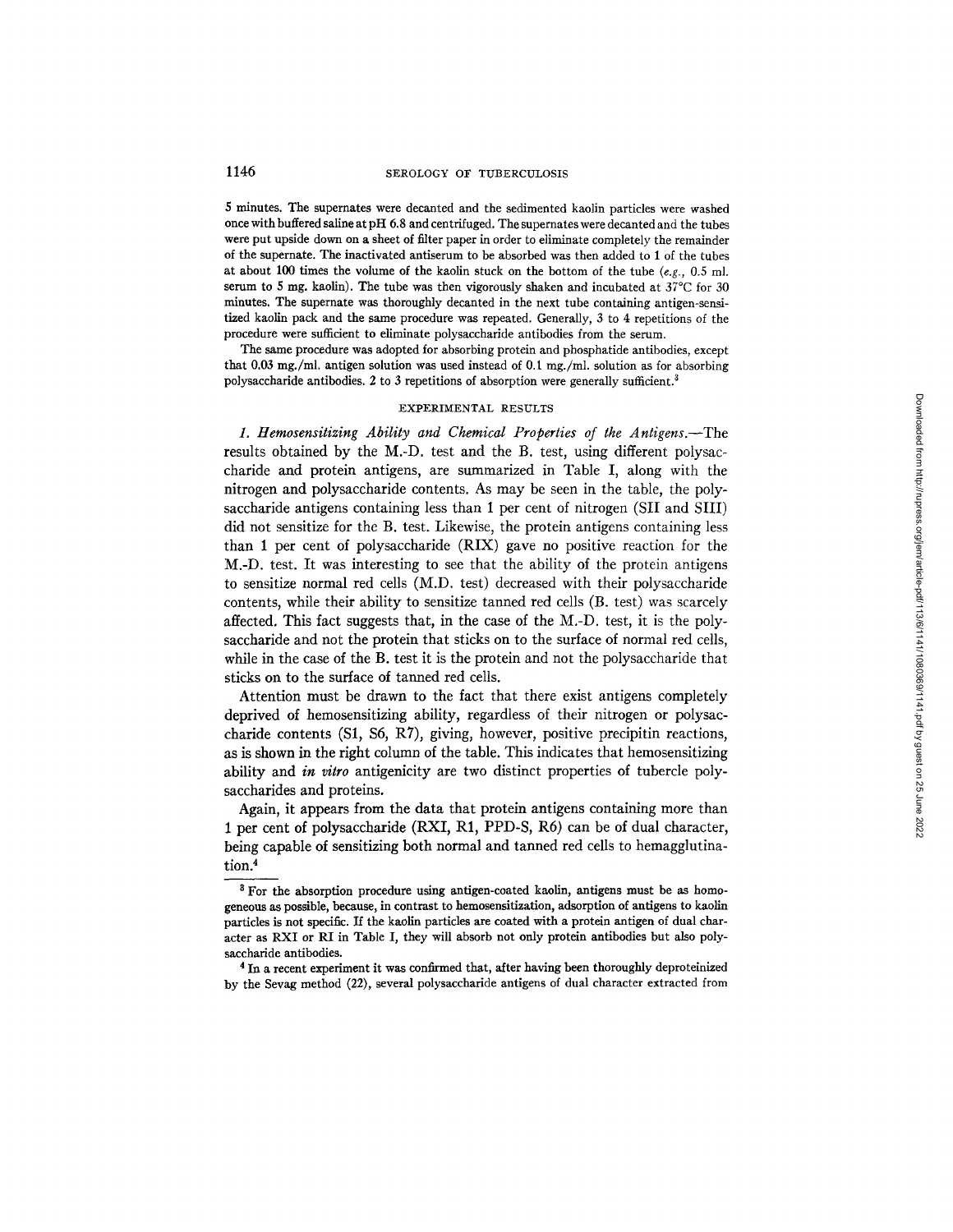*2. Hemagglutination Tests of Sera Absorbed with Antigen-Sensitized Red Cdls.--Polysacchaxide* antibodies could be removed from antiserum by absorption with normal red cells previously sensitized with polysacchaxide fraction SII, while protein antibodies were removed by absorption with tanned red ceils sensitized with protein fraction RIX. The M.-D. and B. tests were performed with these 2 absorbed sera, using the same antigens as the sensitizing antigens, respectively. The results are presented in Table II. As seen in the table, the M.-D. test was negative with the serum absorbed with polysaccharide

TABLE II *Results of ttemagglutination Tests of Sera Absorbed with Antigen-Sensitized Red Cells* 

| Serum                      |                                  | s.d.        |          |                    |         |        |               |               |                      |          |               |  |
|----------------------------|----------------------------------|-------------|----------|--------------------|---------|--------|---------------|---------------|----------------------|----------|---------------|--|
|                            | Test                             | 20          | 40       | 80                 | 160     | 320    | 640           |               | 1280 2560            | $C_{1}$  | $c_{\rm z}$   |  |
| Original serum             | $M.-D.$ (SII) <sup>*</sup>       |             |          |                    |         |        | ┿             |               | $\bf{0}$             | 0        | $\bf{0}$      |  |
| Serum absorbed<br>with SII | $M.-D.$ (SII)<br><b>B.</b> (RIX) | ᆂ<br>$\div$ | 0<br>┿   | $\bf{0}$<br>$\div$ | 0<br>┿  | 0<br>0 | $\bf{0}$<br>0 | 0<br>0        | $\Omega$<br>$\bf{0}$ |          | $\Omega$<br>0 |  |
| Original serum             | B. (RIX)                         | $\div$      | $\pm$    | ┿                  | ┿       | 0      | $\Omega$      | $\Omega$      | $\bf{0}$             | $\bf{0}$ | $\mathbf 0$   |  |
| Serum absorbed<br>with RIX | $M.-D.$ (SII)<br>B. (RIX)        | ナナナ<br>0    | ナナナ<br>0 | ᆠᆠ<br>0            | ++<br>0 | 0      | ᆠᆠ<br>0       | ᆂ<br>$\bf{0}$ | 0<br>$\bf{0}$        |          | 0<br>$\Omega$ |  |

 $C_1$ , control for red cells;  $C_2$ , control for serum.

s.d., serum dilution.

\* Symbols are described in the text. M.-D. (SII)  $=$  M.-D. test with polysaccharide SII and B. (RIX), B. test with protein RIX.

 $\ddagger$  +++, ++, +: positive reactions graded according to the intensity of reaction;  $\pm$ , doubtful reaction; 0, no reaction.

SII, while the B. test was unaffected. Inversely, the B. test became completely negative with the serum absorbed with protein RIX, while the antibody titer of the M.-D. test with the same serum was scarcely affected. This fact clearly indicates that the M.-D. test is concerned only with the antigen-antibody system of polysaccharides, while the B. test with that of proteins.

Does the M.-D. test detect only polysaccharide antibodies and the B. test only protein antibodies, when antigens of dual character are used as the sensitizing antigens in both tests?

To answer this question, using normal red cells sensitized with dual protein antigens R1 and PPD-S and polysaccharide SII, respectively, the M.-D. test was conducted with a serum from

tubercle bacilli completely lost their ability to sensitize tanned red cells, while their ability to sensitize normal red cells remained almost intact. This fact indicates that the Boyden test using tanned red cells is specifically concerned in the antigen-antibody reaction of proteins.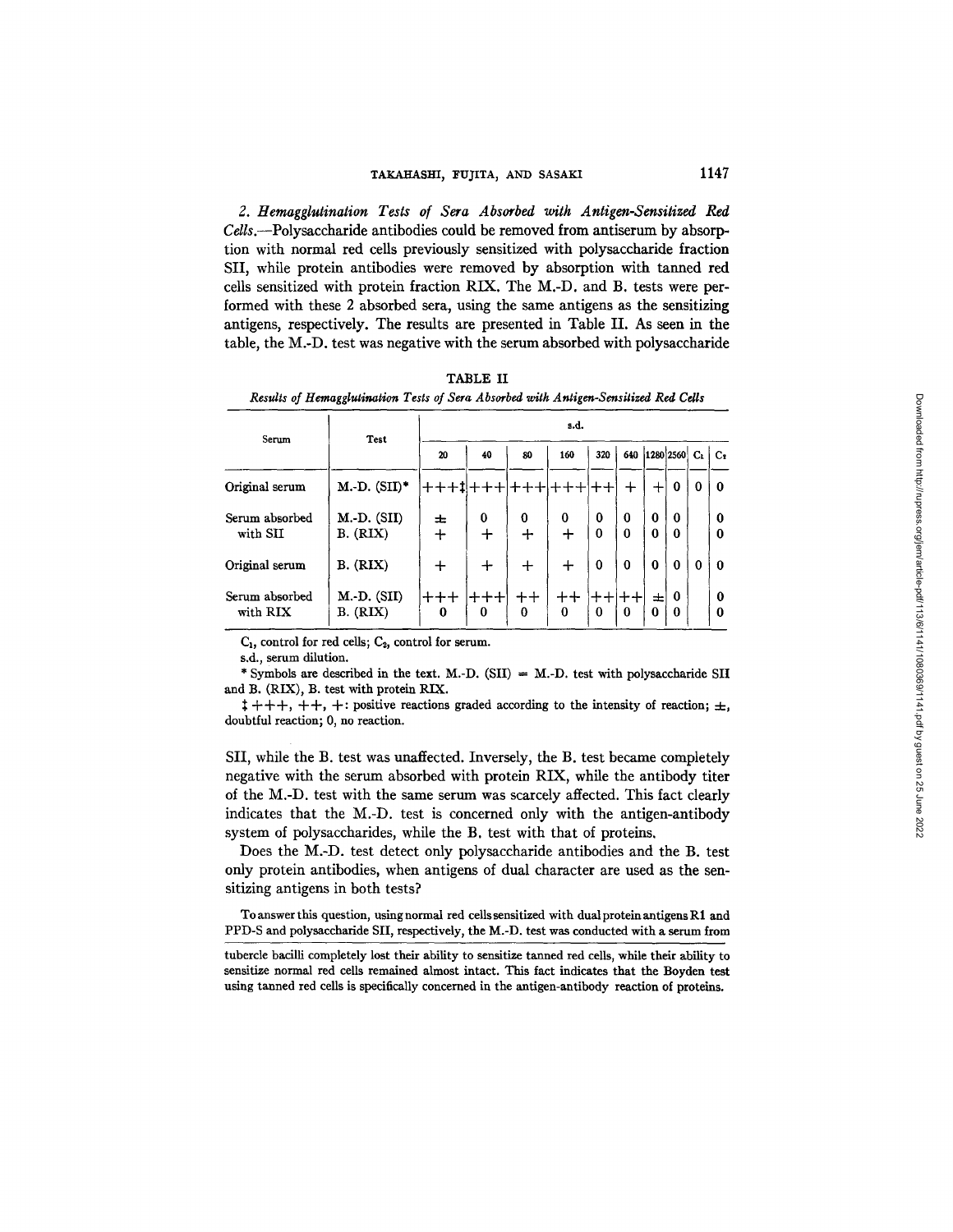which polysaccharide antibodies had been previously removed by absorption with polysaccharide SII. (see Table I). At the same time, using tanned red cells sensitized with the same dual protein antigens and protein R6, the B. test was tested with a serum from which protein antibodies had been previously removed by absorption with tanned red cells sensitized with protein R6 (see Table I). The results are presented in Table III.

| Test      | Serum                      | s.a.                                 | s.d.                               |                                  |                                                 |                                                  |                                      |                             |                               |                                      |                                  | C <sub>2</sub> |
|-----------|----------------------------|--------------------------------------|------------------------------------|----------------------------------|-------------------------------------------------|--------------------------------------------------|--------------------------------------|-----------------------------|-------------------------------|--------------------------------------|----------------------------------|----------------|
|           |                            |                                      | 20                                 | 40                               | 80                                              | 160                                              | 320                                  |                             | 640 1280 2560                 |                                      | C <sub>1</sub>                   |                |
| M.-D.     | Original serum             | <b>SII</b><br>$\mathbf{R}1$<br>PPD-S | $++++$<br>$^+$<br>$^{\mathrm{+}}$  | $++++$<br>$+$                    | $+++ +++ $<br>$\bm{+}$<br>$+$                   | $+ +$<br>$\div$<br>$+$                           | $^{\mathrm{++}}$<br>$+$<br>$\bf{0}$  | $\bm{+}$<br>$+$<br>$\Omega$ | $\mathrm{+}$<br>0<br>$\Omega$ | $\bf{0}$<br>$\bf{0}$<br>$\bf{0}$     | $\Omega$<br>$\Omega$<br>$\theta$ | $\bf{0}$       |
|           | Serum absorbed<br>with SII | <b>SII</b><br>R1<br>PPD-S            | 0<br>士<br>$\Omega$                 | 0<br>士<br>0                      | 0<br>$\theta$<br>$\bf{0}$                       | 0<br>$\Omega$<br>$\Omega$                        | 0<br>$\bf{0}$<br>0                   | 0<br>$\bf{0}$<br>$\bf{0}$   | 0<br>0<br>0                   | $\Omega$<br>$\Omega$<br>$\Omega$     |                                  | $\Omega$       |
|           | Serum absorbed<br>with R6  | <b>SII</b><br>$_{\rm R1}$<br>PPD-S   | $++++$<br>$^{\mathrm{++}}$<br>$^+$ | $^{+++}$<br>$^+$<br>$++$         | $^{\mathrm{++}}$<br>$^{\mathrm{++}}$<br>$\ddag$ | $^{\mathrm{++}}$<br>$^{\mathrm{++}}$<br>$\bf{0}$ | $^{+}$<br>$\bm{+}$<br>$\mathbf{0}$   | $\bm{+}$<br>$+$<br>$\Omega$ | ᆂ<br>士<br>0                   | $\theta$<br>0<br>$\Omega$            |                                  | 0              |
| <b>B.</b> | Original serum             | R <sub>6</sub><br>R1<br>PPD-S        | ┿<br>$\ddag$<br>$+$                | ┿<br>$+$<br>$+$                  | $\pm$<br>$+$<br>$+$                             | $^+$<br>$^{+}$<br>$\ddag$                        | $\mathrm{+}$<br>$\div$<br>$+$        | 士<br>士<br>Ŧ                 | 0<br>0<br>0                   | $\mathbf{0}$<br>$\bf{0}$<br>$\Omega$ | 0<br>$\bf{0}$<br>$\Omega$        | $\Omega$       |
|           | Serum absorbed<br>with SII | R6<br>R1<br>PPD-S                    | $\bm{+}$<br>$^{+}$<br>$+$          | $\bm{+}$<br>$+$<br>$+$           | $\div$<br>$+$<br>$+$                            | ┿<br>$+$<br>$+$                                  | ┿<br>士<br>士                          | 王<br>0<br>0                 | 士<br>0<br>$\Omega$            | 0<br>$\Omega$<br>$\bf{0}$            |                                  | $\Omega$       |
|           | Serum absorbed<br>with R6  | R6<br>$\mathbb{R}1$<br>PPD-S         | $\bf{0}$<br>$\Omega$<br>士          | $\bf{0}$<br>$\theta$<br>$\bf{0}$ | 0<br>$\Omega$<br>0                              | $\bf{0}$<br>$\Omega$<br>0                        | $\mathbf{0}$<br>$\bf{0}$<br>$\bf{0}$ | 0<br>$\bf{0}$<br>0          | 0<br>$\theta$<br>0            | $\bf{0}$<br>$\bf{0}$<br>0            |                                  | 0              |

| TABLE III                                                                            |  |  |  |  |  |  |  |  |  |  |
|--------------------------------------------------------------------------------------|--|--|--|--|--|--|--|--|--|--|
| Results of Hemagglutination Tests of Sera Absorbed with Antigen-Sensitized Red cells |  |  |  |  |  |  |  |  |  |  |

For signs and symbols, see the footnotes of Tables I and II.

s.a., sensitizing antigen.

In the M.-D. test, none of the three kinds of sensitized normal red cells reacted with the serum absorbed with polysaccharide SII, while they all reacted with the serum absorbed with protein R6 almost to the same level as the original non-absorbed serum. Likewise, in the B. test, all the three kinds of sensitized tanned red cells gave no positive reaction with the serum absorbed with protein R6, while with the serum absorbed with polysaccharide SII, they all gave positive reactions as strong as with the original serum.

This fact clearly indicates that, even if dual antigens are used as the sen-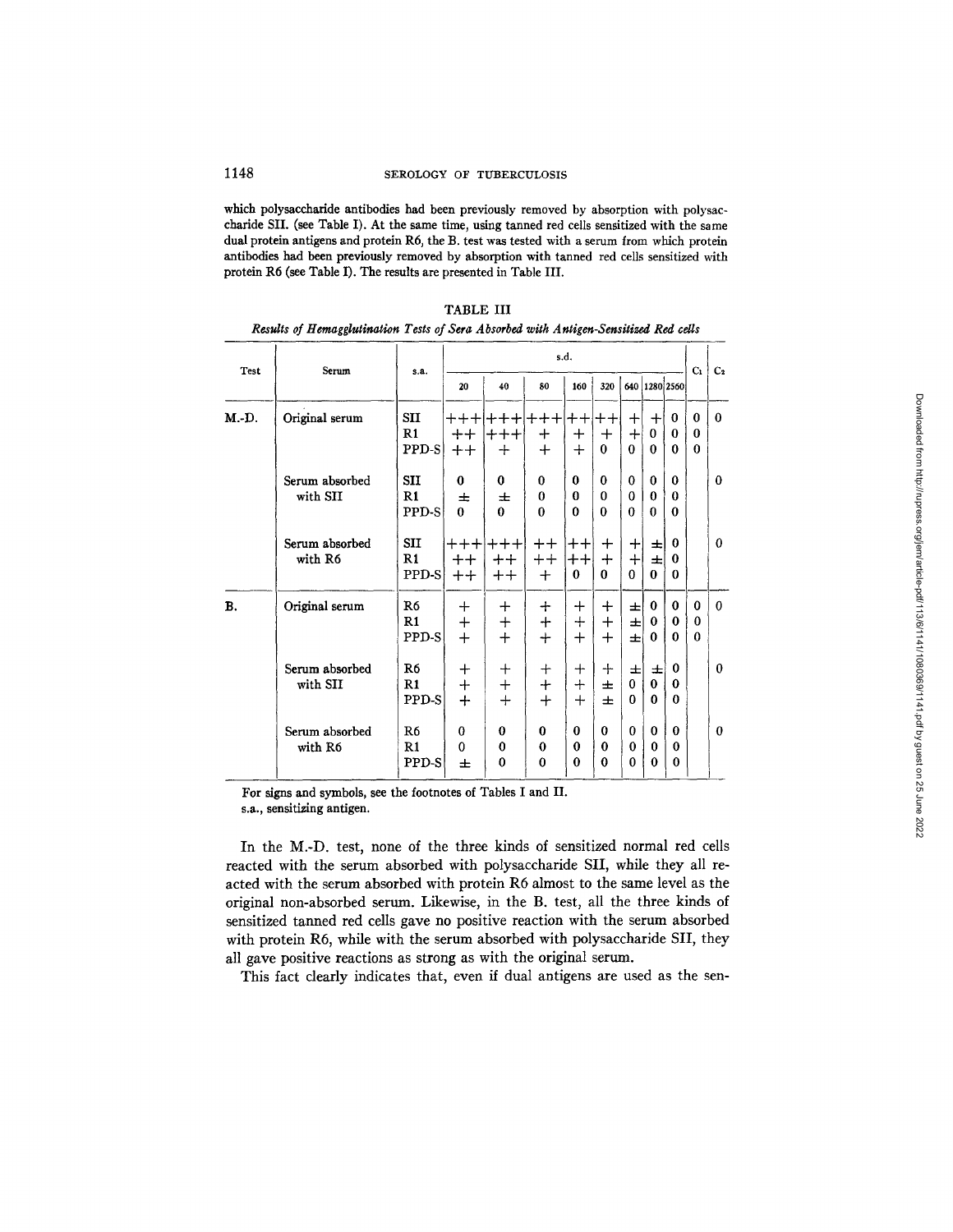sitizing antigens, in the case of the M.-D. test it is the polysaccharide moiety of the antigens that sticks specifically on to the surface of normal red cells to react with antiserum, while in the case of the B. test it is only the protein moiety of the antigens that is active. It is clear from these findings that protein itself does not stick to normal red cells. (If protein should stick on to the normal red cell surface, the normal red cells treated with dual proteins R1 and PPD-S would react with the serum absorbed with polysaccharide SII, because protein antibodies remain in the absorbed serum.)

TABLE IV *Results of Hemagglutination Tests of Sera A bsorbed with Antigen-Coated Kaolin Particles* 

| Serum                         | Test                                           | s.d.              |                                       |                     |                                       |                                    |                                |             |                           |          | $c_{\bullet}$ |
|-------------------------------|------------------------------------------------|-------------------|---------------------------------------|---------------------|---------------------------------------|------------------------------------|--------------------------------|-------------|---------------------------|----------|---------------|
|                               |                                                | 40                | 80                                    | 160                 | 320                                   | 640                                |                                |             | 1280 2560 5120            | Cı.      |               |
| Original serum                | M.-D. (SII)                                    |                   | ┽┾┿╟╃┿┿┆╃┿┾╟┿┿┾                       |                     |                                       | $\pm$                              | 士                              | $\Omega$    | 0                         | 0        | 0             |
| Serum absorbed<br>with SII    | $M.-D.$ (SII)<br>T. (Pd. ha)<br>B. (R6)        | 0<br>$++$<br>$++$ | 0<br>$++$<br>$++$                     | 0<br>$\div$<br>$^+$ | 0<br>士<br>$^+$                        | $\bf{0}$<br>$\mathbf{0}$<br>$\div$ | $\Omega$<br>0<br>$\Omega$      | 0<br>0<br>0 | <sup>0</sup><br>0<br>0    |          | 0<br>0        |
| Original serum                | T. (Pd. ha)                                    |                   | +++ +++                               | $^{\mathrm{++}}$    | $\ddot{}$                             | $\bf{0}$                           | $\bf{0}$                       | $\Omega$    | $\Omega$                  | $\Omega$ | $\Omega$      |
| Serum absorbed<br>with Pd. ha | $M.-D.$ (SII)<br>T. (Pd. ha)<br><b>B.</b> (R6) | $\Omega$<br>$++$  | <b>┿┿┿╟╈╇┿╟┿┿┿</b> ┆<br>0<br>$++$     | 0<br>$++$           | $^{\mathrm{++}}$<br>$\Omega$<br>$+ +$ | ┿<br>$\Omega$<br>$\div$            | $\bf{0}$<br>$\Omega$<br>$\div$ | 0<br>0<br>0 | $\Omega$<br>0<br>0        |          | 0<br>$\Omega$ |
| Original serum                | B. (R6)                                        | $^{\mathrm{++}}$  | $^{\mathrm{++}}$                      | $^{\mathrm{++}}$    | $^{\mathrm{+}}$                       | $\pm$                              | 士                              | 0           | $\Omega$                  | $\Omega$ | $\Omega$      |
| Serum absorbed<br>with R6     | $M.-D. (SII)$<br>T. (Pd. ha)<br>B. (R6)        | $++$<br>士         | <b>+++ +++ +++ +++</b><br>$\div$<br>士 | $\bm{+}$<br>0       | 士<br>$\Omega$                         | 0<br>0                             | 士<br>$\Omega$<br>$\mathbf 0$   | 0<br>o<br>0 | $\Omega$<br>$\Omega$<br>0 |          | 0<br>$\Omega$ |

For signs and symbols, see the footnotes of Table II and the text.

T.  $(Pd, ha) = T$ , test (phosphatide hemagglutination test) with phosphatide Pd. ha.

*3. ttemagglutination Tests of Sera Absorbed with Antigen-Coated Kaolin Particles.--Polysaccharide* and protein antibodies could also be removed from antiserum by absorption with kaolin particles previously coated with corresponding, relatively simple antigens, polysaccharide SII and proteins R6 and RIX (see Table I). In this experiment, phosphatide antibodies were also easily removed from serum by the use of kaolin particles coated with phosphatide antigen Pd. ha. The M.-D. test using normal red cells sensitized with polysaccharide SII, the B. test using tanned red cells sensitized with protein R6, and the phosphatide hemagglutination test (referred to as T. test in Tables IV and V) using normal red cells sensitized with phosphatide Pd. ha were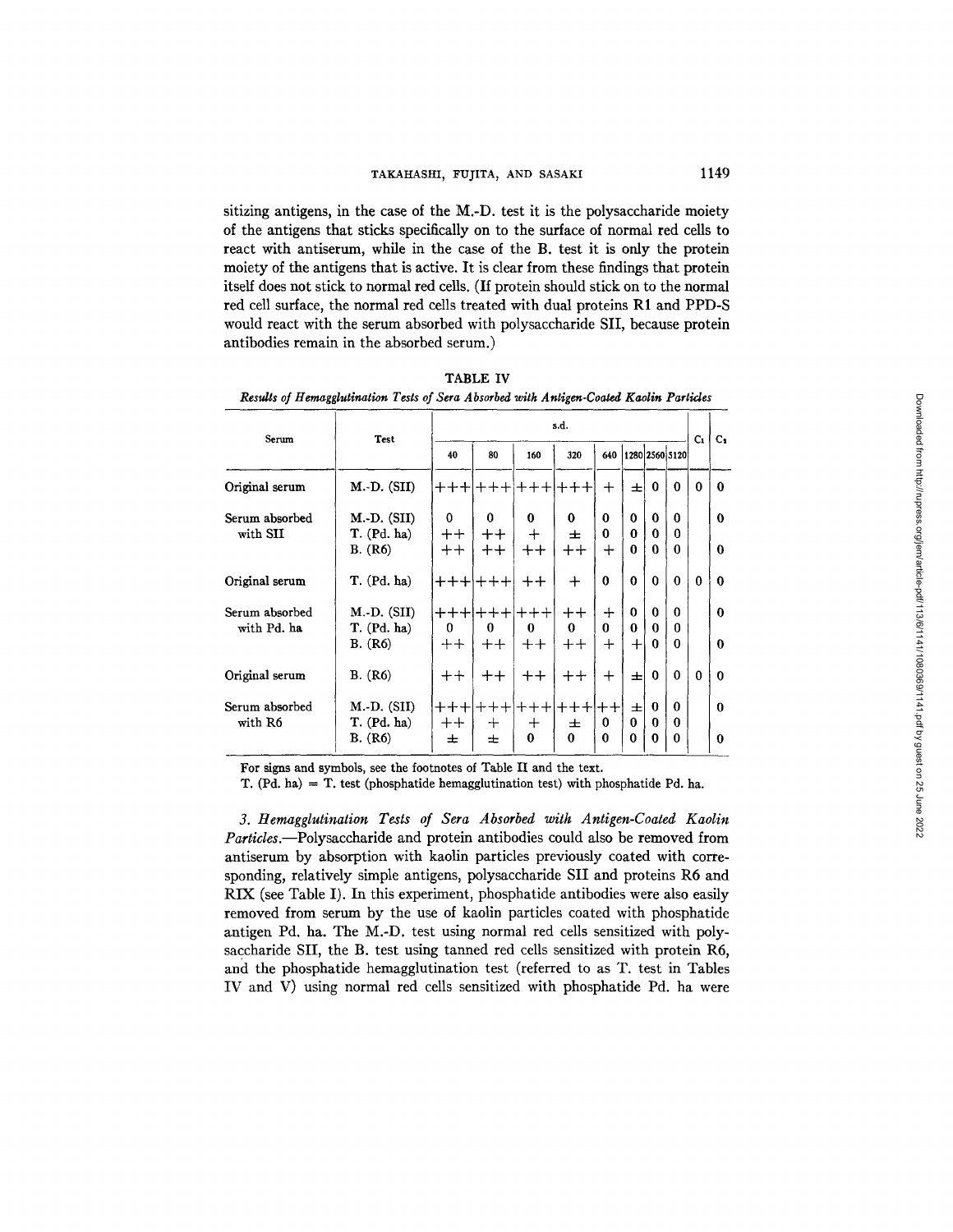conducted with 3 sera absorbed respectively with each of the three different antigens. As seen in Table IV, the results were identical with those obtained in the preceding experiment (see Table II); the M.-D. test was no more positive with the serum absorbed with polysaccharide SII, than was the B. test with the serum absorbed with protein R6. This experiment confirmed that the phosphatide antibody was completely distinct from the other two, antipolysaccharide and antiprotein.

| Serum                              | Test                         | s.d.                           |                           |                      |                      |               |                      |               |                      |                | C <sub>2</sub> |
|------------------------------------|------------------------------|--------------------------------|---------------------------|----------------------|----------------------|---------------|----------------------|---------------|----------------------|----------------|----------------|
|                                    |                              | 40                             | 80                        | 160                  | 320                  | 640           | 1280 2560 5120       |               |                      | C <sub>1</sub> |                |
| Original serum                     | $M.-D. (SII)$                |                                | <u>╅╋╋╟╋╉╊╟╂╋╇╫</u> ╋╇╟╋╫ |                      |                      |               | $+$                  | $\theta$      | $\Omega$             | $\theta$       | $\Omega$       |
| Serum absorbed with                | $M.-D.$ (SII)                |                                | $+ + + + + + +$           | $++$                 | $\div$               | $\div$        | 士                    | 0             | 0                    |                | $\Omega$       |
| RIX and Pd. ha                     | T. (Pd. ha)<br>B. (RIX)      | $\bf{0}$<br>$\mathbf{0}$       | $\Omega$<br>$\Omega$      | 0<br>$\Omega$        | 0<br>$\Omega$        | 0<br>$\Omega$ | $\bf{0}$<br>$\Omega$ | 0<br>$\Omega$ | 0<br>$\Omega$        |                | $\Omega$       |
| Original serum                     | T. (Pd. ha)                  | $^{+}$                         | $^{+}$                    | $^{+}$               | 士                    | $\theta$      | $\bf{0}$             | $\theta$      | $\Omega$             | $\theta$       | $\bf{0}$       |
| Serum absorbed with<br>SII and RIX | $M.-D. (SII)$<br>T. (Pd. ha) | $\bf{0}$<br>$\hspace{0.1mm} +$ | 0<br>$\mathrm{+}$         | $\Omega$<br>士        | $\theta$<br>$\Omega$ | $\theta$<br>0 | $\Omega$<br>$\Omega$ | $\theta$<br>0 | 0<br>0               |                | $\Omega$       |
|                                    | B. (RIX)                     | 0                              | $\Omega$                  | $\Omega$             | $\Omega$             | $\Omega$      | $\Omega$             | $\Omega$      | $\Omega$             |                | $\theta$       |
| Original serum                     | B. (RIX)                     | $^{+}$                         | $\div$                    | $^{+}$               | ┿                    | ┿             | 士                    | 士             | 0                    | $\Omega$       | $\Omega$       |
| Serum absorbed with                | $M.-D.$ (SII)                | $\Omega$                       | $\bf{0}$                  | $\theta$<br>$\theta$ | $\bf{0}$<br>$\theta$ | 0             | $\Omega$             | $\Omega$      | 0                    |                | $\Omega$       |
| SII and Pd. ha                     | T. (Pd. ha)<br>B. (RIX)      | $\Omega$<br>$^+$               | $\Omega$<br>$^{++}$       | $^{+}$               | ┿                    | 0<br>士        | $\Omega$<br>$\Omega$ | $\Omega$<br>0 | $\Omega$<br>$\Omega$ |                | $\Omega$       |

TABLE V *Results of Hemagglutination Tests of Sera Absorbed with Antigen-Coated Kaolin Particles* 

For signs and symbols, see the footnotes of Tables II and IV and the text.

Further, by absorption with either two of the three different antigens, the sera could be obtained which contained only one kind of antibody reacting only with its corresponding antigen, as demonstrated in Table V. This fact indicates the existence of at least three different kinds of antibodies in tuberculous serum: antipolysaccharide, antiprotein, and antiphosphatide.

### DISCUSSION

The present study shows that there exist in tuberculous serum three different kinds of antibodies, antiprotein, antipolysaccharide, and antiphosphatide (Tables IV and V), which can be individually removed from antiserum by absorption with the corresponding antigen. Meynell (13) reported that the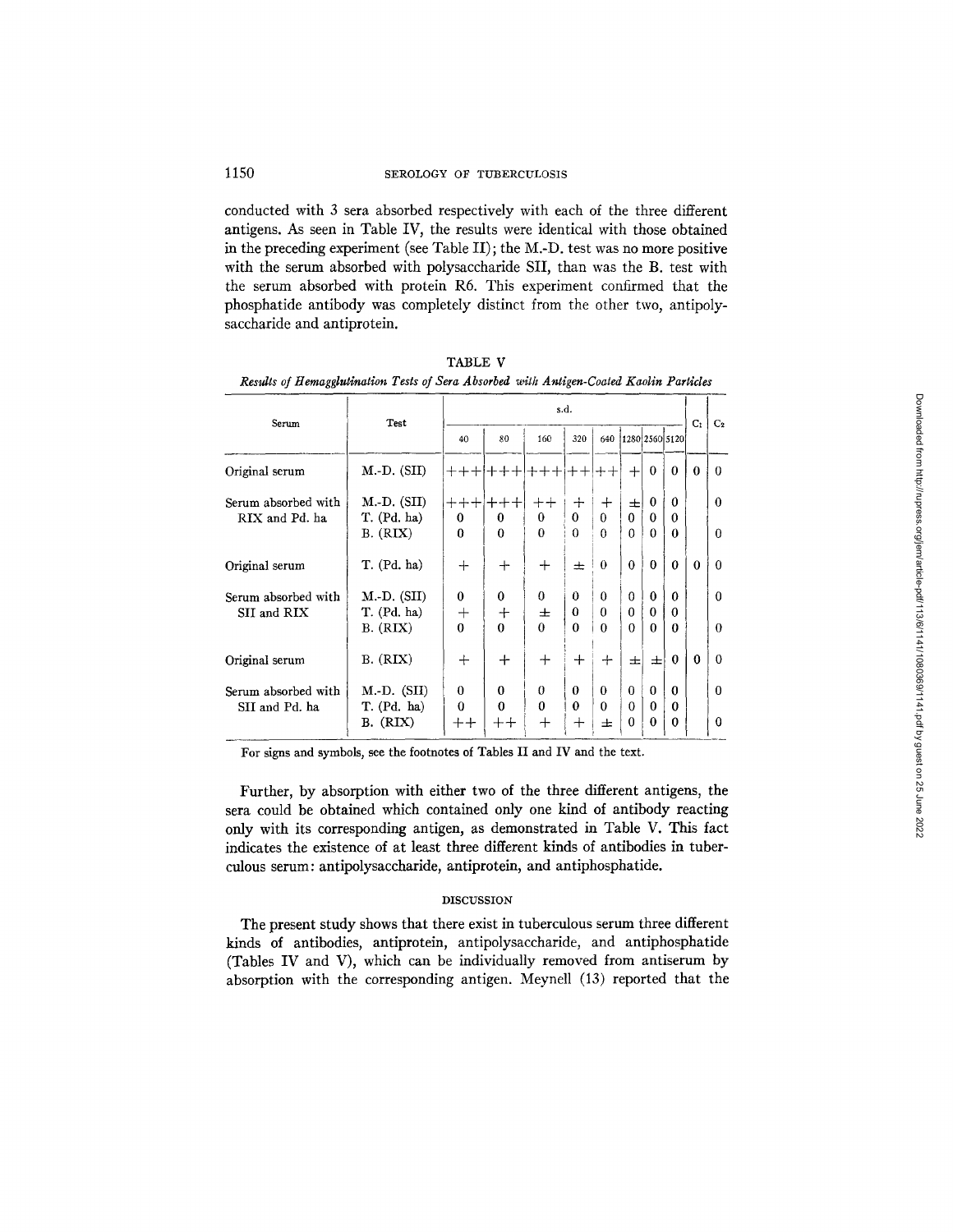tubercle bacillus had polysaccharide and phosphatide surface antigens and a deep protein antigen, but did not establish that the corresponding antibodies were independent.

Another important fact is that, even if use is made of dual antigens which sensitize both normal and tanned red cells to hemagglutination, the M.-D. test measures specifically polysaccharide antibodies, while the B. test measures specifically protein antibodies (Table IV). This fact clearly indicates that polysaccharide sticks no more on to the surface of tanned sheep red cells than does protein on to the surface of normal red cells. In this connection, Grabar *et al.* (1952) observed that, when a rabbit immune-serum was completely absorbed with normal sheep red cells sensitized with a purified tuberculin polysaccharide containing only 0.4 per cent of nitrogen, the antibody titer of the serum was almost unchanged towards tanned red cells sensitized with PPD. Likewise, when a serum was absorbed with normal red cells sensitized with PPD, its antibody titer remained unchanged towards tanned red cells sensitized with the same antigen. Inversely, when the same serum was absorbed with tanned red cells sensitized with *PPD,* its antibody titer remained almost unchanged toward normal red cells sensitized with the polysaccharide antigen (6). The results obtained in the present study agree well with these observations.

These findings seem to remove doubt as to the serological specificity of the Middlebrook-Dubos test and the Boyden test, at least so far as tubercle antigens are concerned.

In this connection, Nagai (1960) reported that the active principle for the M.-D. test contained in tuberculin was contained in a polysaccharide fraction precipitable at 50 to 70 per cent methanol. Ordinary protein fractions which have their isoelectric points on the acid side were found to be inactive (16). Tsumita (1960), by chemical analysis, found a lipopolysaccharide of the tubercle bacillus to be the unique active principle for the M.-D. test. (35)

Doubts as to the specificity of the two tests originate from the dual character of tubercle antigens, especially of protein antigens like fractions RXI, R1 and PPD-S as used in the present experiments. As is well known, the so called protein fractions isolated from either tuberculins or tubercle bacilli are of glycoprotein nature and contain generally 2 to 3 per cent of polysaccharide (7). Likewise, polysaccharide fractions so far conventionally isolated from similar materials usually contain traces of nitrogen as seen in the present data (Table I) and in the papers of Hiyama (9), Haworth (8), and Stacey (25). Accordingly, in the light of the results of the present study, most of the tubercle antigens generally used are probably of dual character, and thus can serve as the sensitizing antigens both for the Middlebrook-Dubos test and the Boyden test. Moreover, there has been no convincing evidence as to whether it is really polysaccharide and not protein that sticks on to normal sheep red cells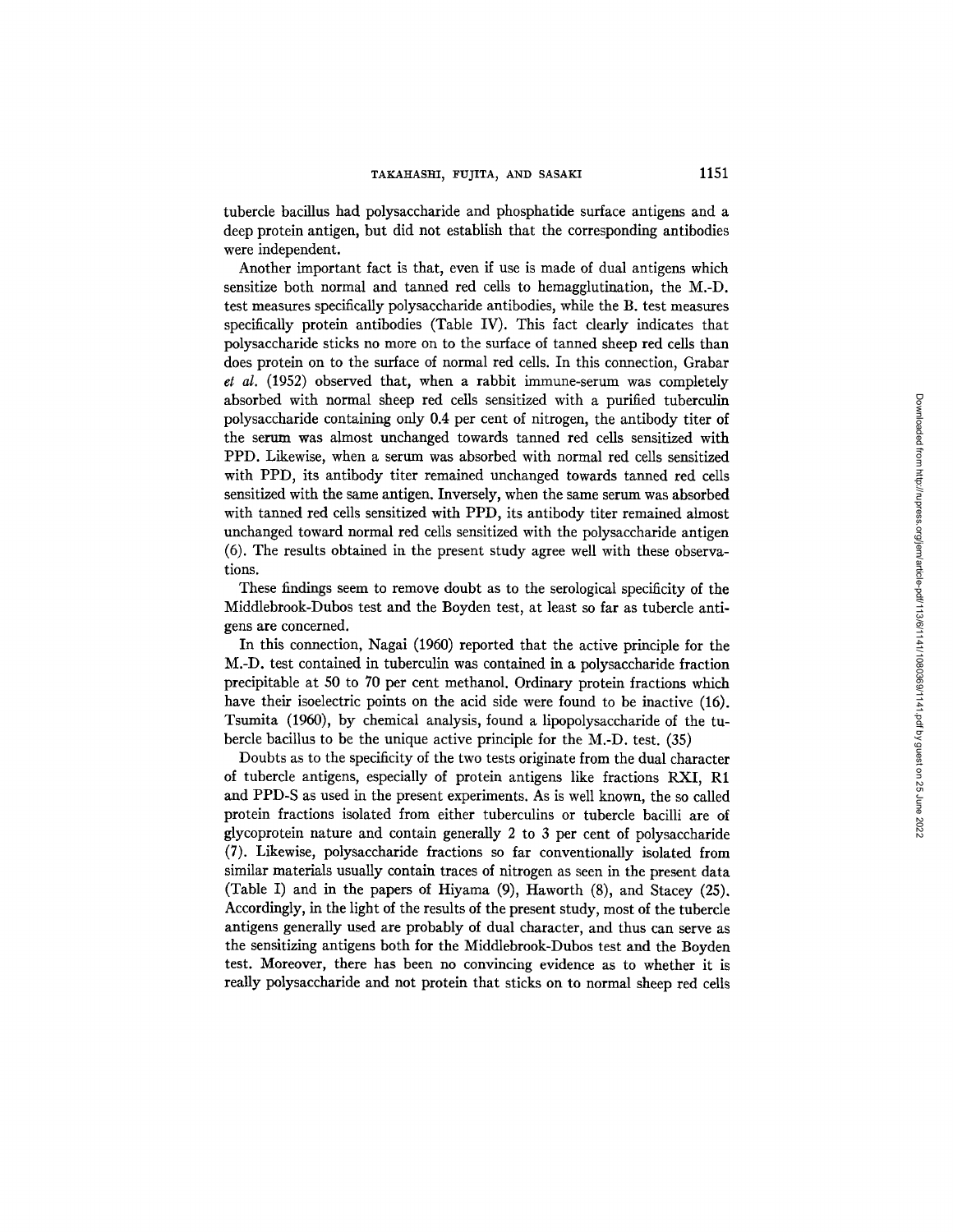(3, 11). It is not the procedure itself but the antigen that is to blame for past skepticism of the specificity of the two tests.

As for the inhibition test, it is probable that it gives erratic results because the dual antigens are capable of coupling both polysaccharide and protein antibodies. For example, in the case of the M.-D. test, agglutination of normal red cells sensitized with a polysaccharide antigen will be inhibited to a certain extent by previous addition of a protein antigen to the dilutions of serum, if this is of dual character, and thus it will appear as if the M.-D. test is inhibited by the protein antigen. In this laboratory it has often been found that most protein antigens isolated from tuberculins and tubercle bacilli inhibit to some extent the M.-D. test. The reason for this paradoxical phenomenon is the existence of polysaccharide in the protein antigens. Therefore, the reliability of the inhibition test can be said to depend on the serological homogeneity of the antigens.

Finally, from the results of the absorption tests, it is confirmed that the phosphatide hemagglutination test is also serologically specific as was already pointed out by Takahashi and collaborators (29-31).

### **SUMMARY**

The Middlebrook-Dubos hemagglutination test with normal red cells and the Boyden hemagglutination test with red cells tanned with tannic acid were shown to be strictly specific, for tubercle polysaccharide and for the protein antigens. The former test detects polysaccharide antibodies and the latter protein antibodies. Convincing evidence is given that polysaccharide does not adhere to the surface of tanned red cells nor protein to the normal red cell surface. Hemosensitizing ability and *in vitro* antigenicity were found to be two distinct properties of tubercle polysaccharide and protein antigens.

The phosphatide hemagglutination test with normal red cells sensitized with tubercle phosphatide is also specific; it detects only phosphatide antibodies.

The three different kinds of antibodies, antipolysaccharide, antiprotein, and antiphosphatide, were shown to be completely distinct from each other in tuberculous serum. Each of them can be completely removed from serum by absorption with red cells or kaolin particles coated with its corresponding antigen,

The reliability of the cross-inhibition test is discussed.

### BIBLIOGRAPHY

- 1. Boyden, S. V., The adsorption of proteins on erythrocytes treated with tannic acid; subsequent hemagglutination by antiprotein sera, *J. Exp. Med.,* 1951, **93, 107.**
- 2. Boyden, S. V., and Sorkin, E., A study of antigens active in the tannic acid hemagglutination test present in filtrates of cultures of *Mycobacterium tuberculosis, J. Immunol.,* 1955, 75, 15.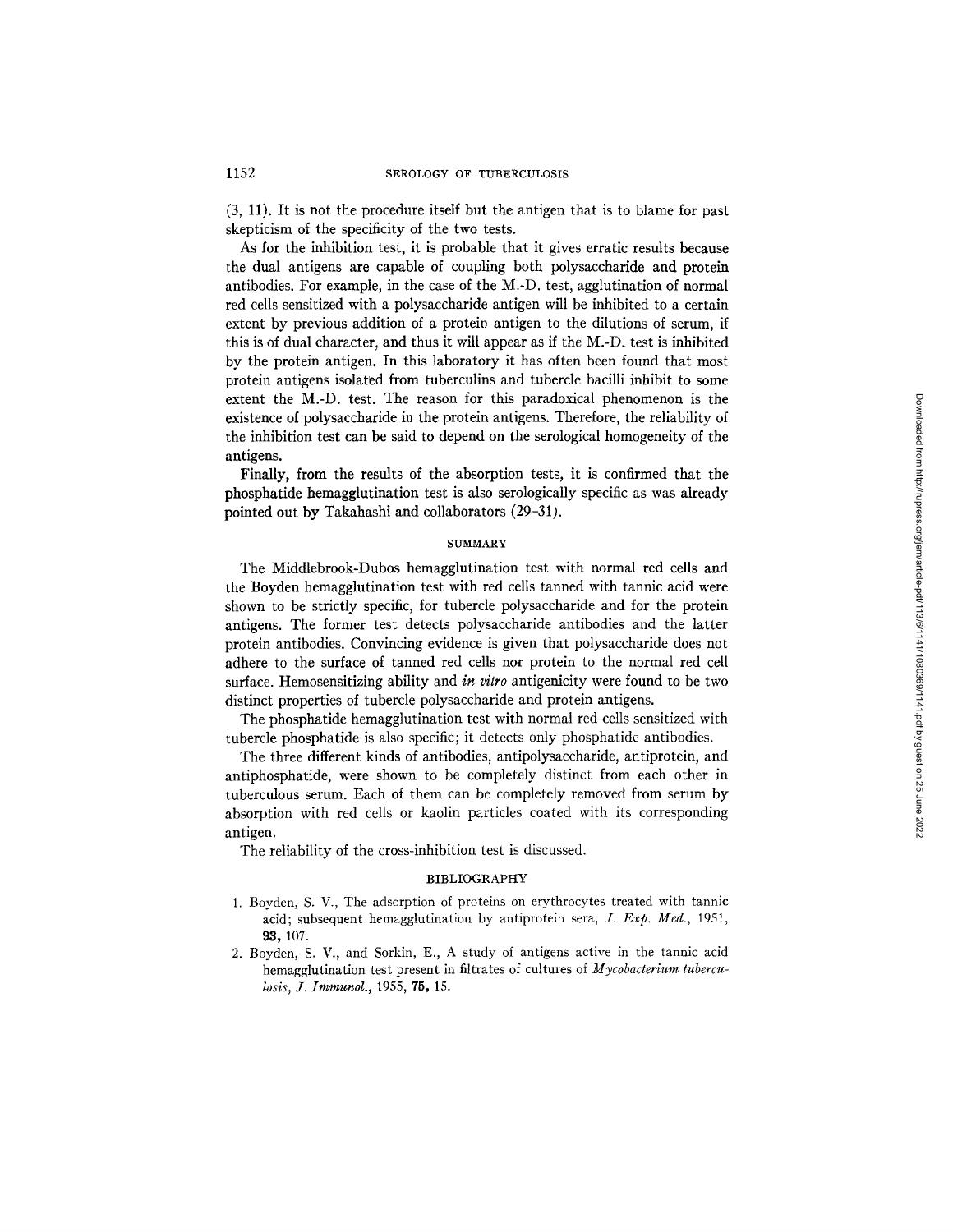- 3. Boyden, S. V., and Sorkin, E., Serological activity of various fractions of culture filtrates of the tubercle bacillus, *in* Experimental Tuberculosis, a Ciba Foundation Symposium, (G. E. W. Wolstenholme and M. P. Cameron, editors), London, Churchill, 1955, 144.
- 4. Ducos, J., and Ruffiné, J., Actions des immun-sérums antiprotéines sur les hématies tannées et revêtues de fractions protéiques différentes, *Compt. rend. Soc. biol.*, 1957, 151, 4.
- 5. Gernez-Rieux, Ch., and Tacquet, A., Les réactions d'hémagglutination et d'hémolyse conditionnée dans la tuberculose, *Progr. Exploration tuberc.*, 1952, 5, 66.
- 6. Grabar, P., Boyden, S., Tacquet, A., and Bordaus, A., Mise en 6vidence de deux anticorps différents dans les sérums tuberculeux par hémagglutination passive, *Compt. rend. Acad. sc.,* 1952, 234, 899.
- 7. Haurowitz, F., Chemistry and Biology of Proteins, New York, Academic Press, Inc., 1st edition 1952, 198.
- 8. Haworth, N. W., Carbohydrate components of biologically active materials, J. *Chem. Soc.,* 1947, 582.
- 9. Hiyama, A., Comparative studies on the antigenicity of tuberculin preparations in natures of protein and polysaccharide in the passive hemagglutination and hemolysis tests and a criticism on the Boyden technique, *Nisshin Igaku,* 1958, 45,578 (in Japanese).
- 10. Iland, C. N., 1955, cited from reference 3 above.
- 11. Iland, C. N., and Peacock, D. B., The serology of tubercle polysaccharides, *in*  Experimental Tuberculosis, a Ciba Foundation Symposium, (G. E. W. Wolstenholme and M. P. Cameron, editors), London, Churchill, 1955, 163.
- 12. Macheboeuf, M. A., and Fethke, N., Nouvel appareil pour l'épuisement continu dans le vide et à froid par des solvants volatils, *Bull. Soc. chim. biol.*, 1934, 16, 229.
- 13. MeyneU, G. G., The antigenic structure of *Mycobacterium tuberculosis,* var. *hominis, J. Path. and Bact.,* 1954, 67, 137.
- 14. Middlebrook, G., Antigens of tubercle bacillus involved in hemagglutination and hemolysis reactions, *Bull. New York Acad. Meal.,* 1952, 28,474.
- 15. Middlebrook, G., and Dubos, R. J., Specific serum agglutination of erythrocytes sensitized with extracts of tubercle bacilli, *J. Exp. Med.,* 1948, 88, 521.
- 16. Nagai, K., Studies on the hemosensitizing antigens in tuberculin. I. Zone-electrophoretic study, *Japan. J. Bact.,* 1960, 15, 489.
- 17. Neter, N., Bacterial hemagglutination and hemolysis, *Bact. Rev.,* 1956, 20, 165.
- 18. Ono, K., and Takahashi, Y., Study on the hemagglutination reactions in tuberculosis with special reference to the influence of heating on the antigens, *Kekkaku no Kenkyu (Tuberc. Research),* 1958, 9, 1.
- 19. Popp, L., Tierexperimentelle Untersuchungen über das Wesen der Hämagglutination-Hämolyse-Reaktion (Middlebrook-Dubos), Z. Hyg. u. Infektions*krankh.,* 1955, 141,161.
- 20. Pound, A. W., 1955, cited from reference 3 above.
- 21. Salemeron, S. H., and Sheris, J. C., A comparison of erythrocyte-adsorbable antigens derived from different strains of human type tubercle bacilli, *J. Path. and Bact.,* 1957, 73, 519.